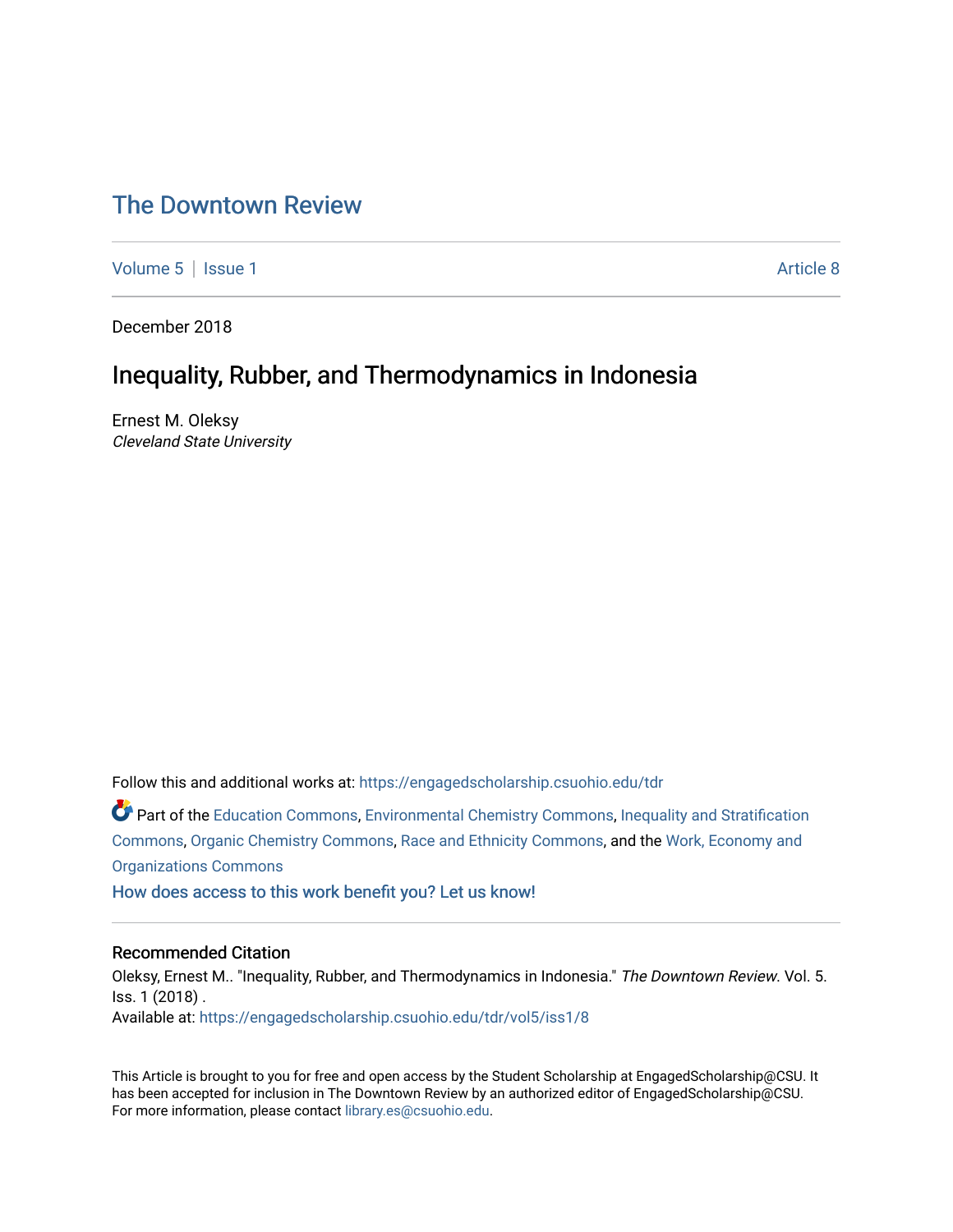The *Washington Post* recently wrote an article concerning fumes. This particular story relates the country of Indonesia and its sulfur miners. Indonesia's Mount Ijen, though being a popular tourist attraction, is the site of a rich agglomeration of sulfur. Unfortunately, while the miners will work in Mount Ijen for the money, their health suffers as a result. Mount Ijen releases many toxic fumes, which have proven to be deleterious to people's health. This is particularly concerning when some miners spend night after night at this site. However, the volcano houses a rare substance that has high market value. The said substance has been proven to be useful in both bleach and the process that vulcanizes rubber. These fumes are released when the miners break through solid blocks of sulfur. When broken apart, gaseous sulfur is released and, as a result, inhaled by the miners. Adverse effects of sulfur fumes include an abbreviated life span as well as multiple deformities. For all their troubles, the Indonesian miners can expect to make pennies a day, nowhere near enough to sustain an individual, let alone a family. $<sup>1</sup>$ </sup>

The *Washington Post* did an excellent job reporting on the Mount Ijen miners. Although this is a story far from home, it is important for all people to know of the trials that individuals in foreign countries undergo to provide resources for everyday products that citizens of core countries purchase in large quantities. Mining in the U.S., thankfully, has benefitted from advances in technology and workers' rights legislation that protect miners from the dangerous conditions that Indonesia's miners face on a daily basis. Unfortunately, the Mount Ijen miners do not have any advanced technology and must haphazardly break through slabs of sulfur to extract the substances that the market hungers for. This poignant story is a resounding reminder that unfair and unsafe conditions exist throughout the world. The chilling consequences that miners face throughout their lives are also important reminders of the dangers of toxic fumes and why it is important for them to be controlled when possible. Mount Ijen's natural toxic fumes cannot sufficiently be controlled to the point that mining on this volcano would be safe, so it truly is disheartening to learn that so many individuals literally sacrifice their lives in the pursuit of less than a living wage.<sup>1</sup>

Moving on from the human aspects of volcano mining, Mount Ijen and the vulcanized rubber that can be created as a result of the mining are prime examples of aspects of the chemistry concept known as entropy. To define the term, entropy is essentially a measure of the freedom of motion that particles have within a particular system. Colloquially, entropy is sometimes described as disorder due to the fact that more freedom of motion can result in high kinetics and a visually chaotic and unorderly system, but entropy is better understood as how much particles can move within their system. The different configurations of particles within systems that help visualize the freedom of motion that particles have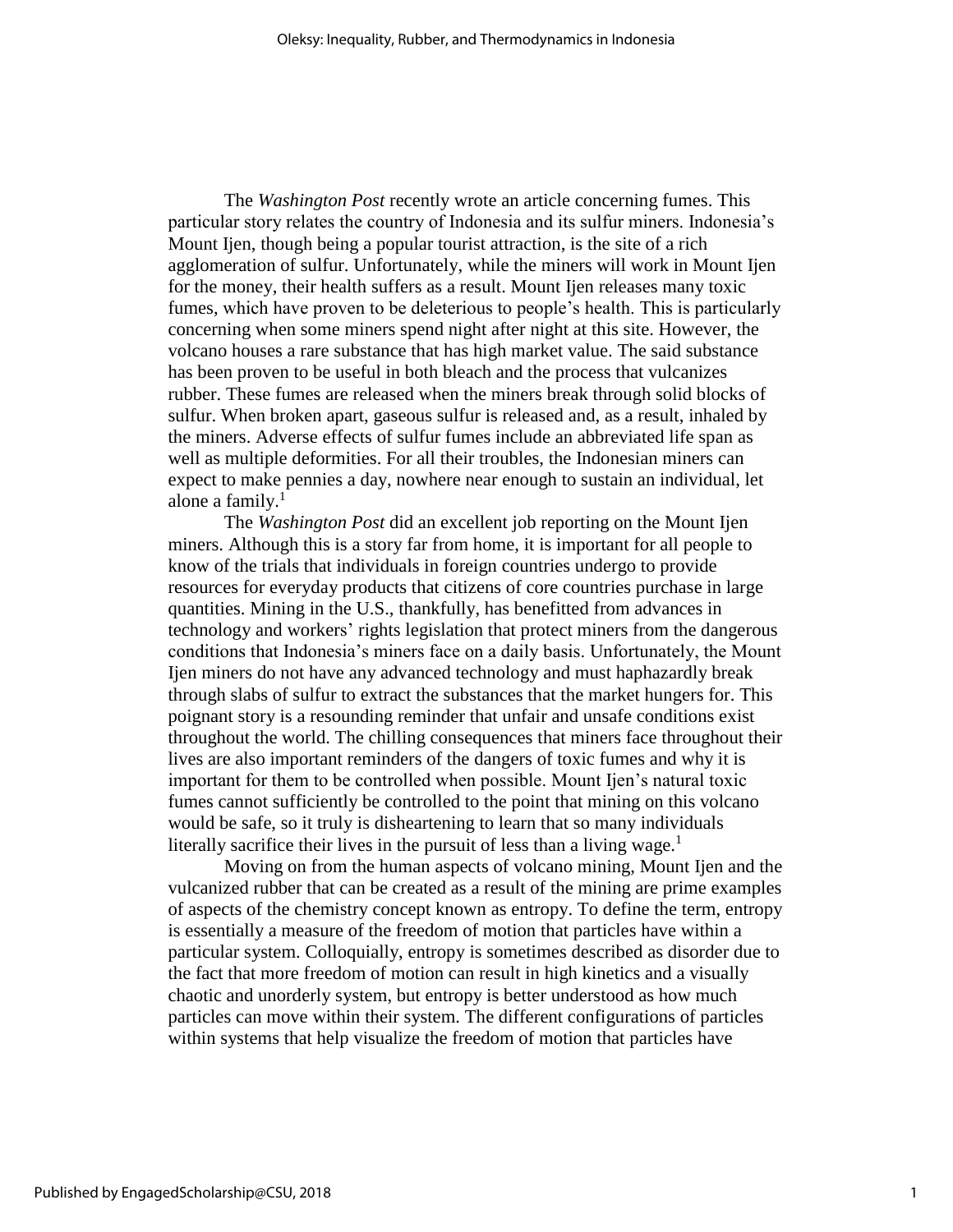within a system are known as microstates. Because a high entropy would be the result of a high degree of freedom of motion, gases inherently have a higher entropy than solids or liquids  $\delta$ .<sup>3</sup> Relating this back to the article, it should be recalled that the miners were suffering from the toxicity of the sulfur fumes.<sup>1</sup> The slabs from which the sulfur fumes emanate from are in the solid state of matter, giving them a low entropy. However, once the slabs are broken down, which allows the gaseous sulfur to sublimate into the surroundings and be inhaled by people, they are in the gas state of matter. This means that within Mount Ijen, comparatively, there is higher entropy found in the toxic fumes of sulfur than there is in the solid slabs of sulfur.<sup>3</sup>

Entropy is just a subtopic of a much larger field of study in chemistry known as thermodynamics. Thermodynamics is the study of all forms of energy and how these forms relate to one and other. Thermodynamics has four fundamental laws, two of which can be easily related to Mount Ijen. The First Law of Thermodynamics states that the energy of the universe is conserved. This concept can be represented by the equation:

#### $\Delta E_{sys} + \Delta E_{surr} = \Delta E_{univ} = 0$

This concept holds true always, regardless of what type of work is done unto a system, for how long that work is done, etc.<sup>3</sup> Now, recall the activities taking place on Mount Ijen. Miners exert physical energy on solid sulfur slabs as they work by hitting the slabs with tools. This action causes the reaction of gaseous sulfur fumes being released from the slabs, lowering the total mass of the sulfur slab.<sup>1</sup> However, despite all this, there is not any energy that is created, nor is there any energy that is destroyed. All of it is conserved, in accordance with the First Law of Thermodynamics. The Second Law of Thermodynamics states that the entropy of the universe always increases due to a thermodynamic process. This concept is represented by the inequality:

 $\Delta$  Suniv  $> 0$ 

This law can also be seen at Mount Ijen. When the miners exert physical energy onto the solid sulfur slabs through the work they perform on it, gaseous sulfur fumes are released.<sup>1</sup> Gases have a higher entropy than solids, so there is an increase in entropy of the universe, just as the Second Law of Thermodynamics states. $3$ 

Finally, the process of vulcanizing rubber relates to thermodynamics, as well. Rubbers have entropy-driven elasticity, meaning that the stretchy nature of rubber results from changes in entropy. Rubber releases heat when it is stretched, which causes entropy to decrease.<sup>2</sup> The exothermic releasing of heat results in a negative delta H value, otherwise known as enthalpy. Enthalpy is another important measurement in thermodynamics. Essentially, it looks at the total heat content of a system. Because the process of rubber stretching outwards results in a negative enthalpy and a positive entropy, this process would be spontaneous at all